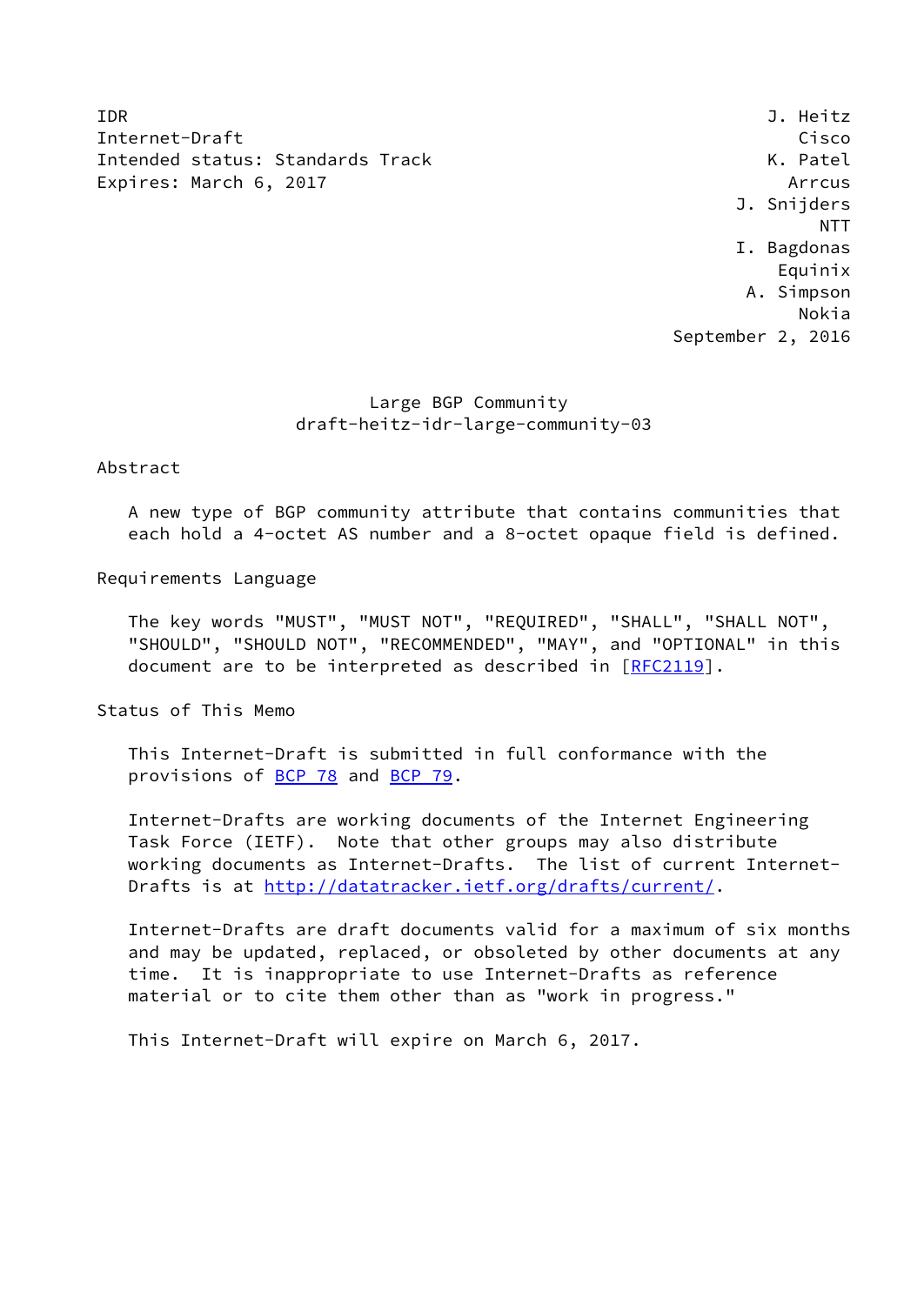<span id="page-1-1"></span>Internet-Draft Large BGP Community September 2016

Copyright Notice

 Copyright (c) 2016 IETF Trust and the persons identified as the document authors. All rights reserved.

This document is subject to **[BCP 78](https://datatracker.ietf.org/doc/pdf/bcp78)** and the IETF Trust's Legal Provisions Relating to IETF Documents [\(http://trustee.ietf.org/license-info](http://trustee.ietf.org/license-info)) in effect on the date of publication of this document. Please review these documents carefully, as they describe your rights and restrictions with respect to this document. Code Components extracted from this document must include Simplified BSD License text as described in Section 4.e of the Trust Legal Provisions and are provided without warranty as described in the Simplified BSD License.

## Table of Contents

|  | 2. Large BGP Community Attribute 2 |  |
|--|------------------------------------|--|
|  |                                    |  |
|  |                                    |  |
|  |                                    |  |
|  |                                    |  |
|  |                                    |  |
|  |                                    |  |

## <span id="page-1-0"></span>[1](#page-1-0). Introduction

 A BGP Community attribute is defined that encodes 12 byte communities, suitable for 4-Octet Autonomous System Numbers that require 8 octets of locally significant opaque data.

 To ensure rapid and smooth adoption of the new community attribute, it must be as similar to the [\[RFC1997](https://datatracker.ietf.org/doc/pdf/rfc1997)] community as possible, only bigger.

## <span id="page-1-2"></span>[2](#page-1-2). Large BGP Community Attribute

 The Large Community Attribute is a transitive optional BGP attribute, with the Type Code (suggested 41) to be assigned by IANA. The attribute consists of a set of "Large Communities". All routes with the Large Community attribute belong to the communities listed in the attribute.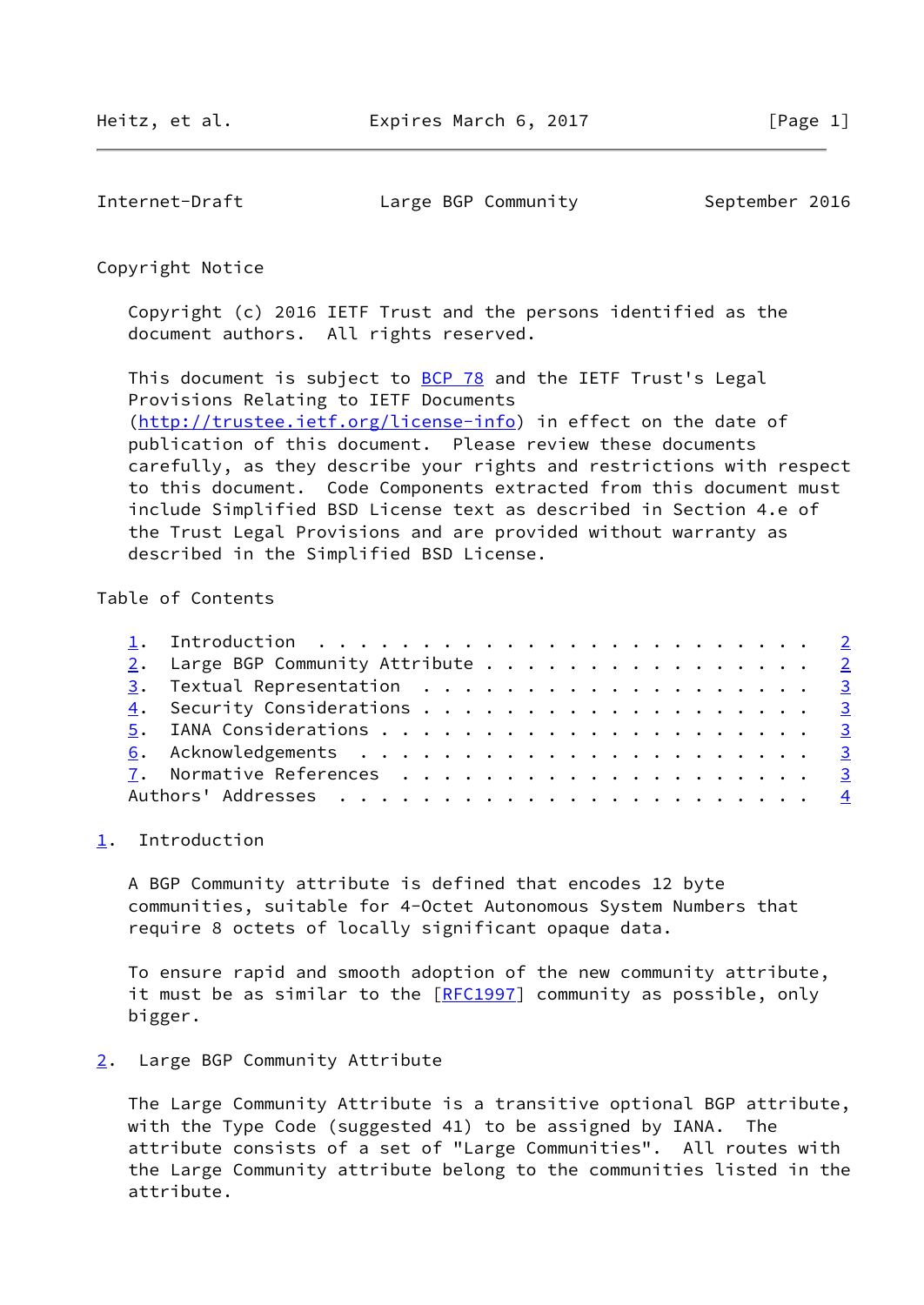Heitz, et al. **Expires March 6, 2017** [Page 2]

<span id="page-2-1"></span>Internet-Draft **Large BGP Community** September 2016

|  |                          | 0 1 2 3 4 5 6 7 8 9 0 1 2 3 4 5 6 7 8 9 0 1 2 3 4 5 6 7 8 9 0 1 |  |  |  |  |  |  |
|--|--------------------------|-----------------------------------------------------------------|--|--|--|--|--|--|
|  |                          |                                                                 |  |  |  |  |  |  |
|  | Autonomous System number |                                                                 |  |  |  |  |  |  |
|  |                          |                                                                 |  |  |  |  |  |  |
|  | Local Data Part 1        |                                                                 |  |  |  |  |  |  |
|  |                          |                                                                 |  |  |  |  |  |  |
|  |                          | Local Data Part 2                                               |  |  |  |  |  |  |
|  |                          |                                                                 |  |  |  |  |  |  |

<span id="page-2-0"></span>[3](#page-2-0). Textual Representation

 The textual representation of the Large BGP Community is A:B:C, where A is the Autonomous System number, B is the Local Data part 1 and C is the Local Data part 2. A ranges from 0 to 4294967295. B ranges from 0 to 4294967295. C ranges from 0 to 4294967295. A, B and C are plain decimal non-negative integers without leading zeroes. Each number must appear, even if it is 0. For example, "0:1:2" cannot be written as ":1:2". The string is expected to match the following regular expression:  $^{6}$ [0-9]+:[0-9]+:[0-9]+\$

<span id="page-2-2"></span>[4](#page-2-2). Security Considerations

TBD

<span id="page-2-3"></span>[5](#page-2-3). IANA Considerations

 IANA is requested to assign a BGP path attribute value for the Large community attribute.

<span id="page-2-4"></span>[6](#page-2-4). Acknowledgements

 Thanks to Russ White, Acee Lindem, Shyam Sethuram and Jared Mauch for insightful review and comments.

<span id="page-2-5"></span>[7](#page-2-5). Normative References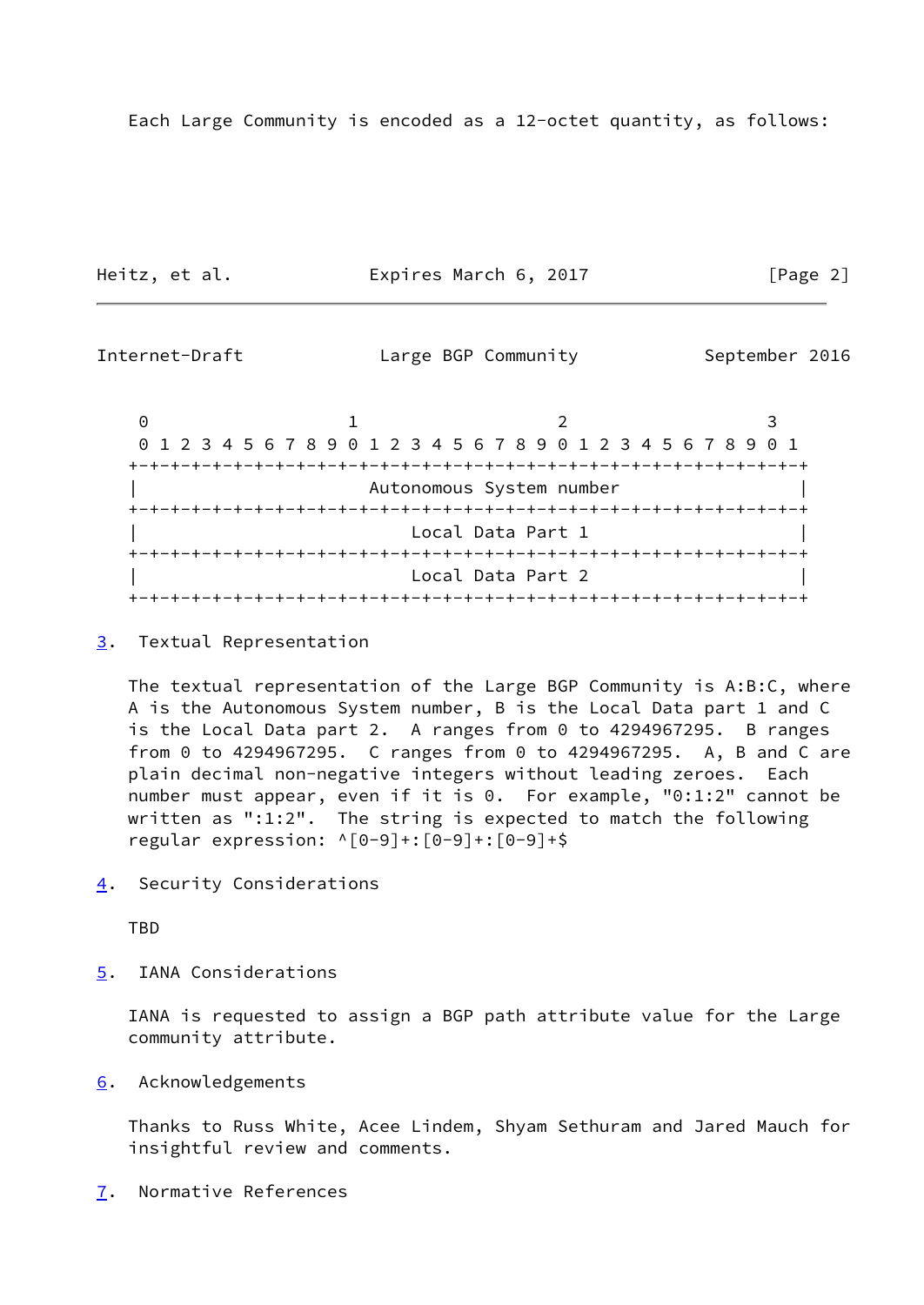[RFC1997] Chandra, R., Traina, P., and T. Li, "BGP Communities Attribute", [RFC 1997,](https://datatracker.ietf.org/doc/pdf/rfc1997) DOI 10.17487/RFC1997, August 1996, <<http://www.rfc-editor.org/info/rfc1997>>.

 [RFC2119] Bradner, S., "Key words for use in RFCs to Indicate Requirement Levels", [BCP 14](https://datatracker.ietf.org/doc/pdf/bcp14), [RFC 2119](https://datatracker.ietf.org/doc/pdf/rfc2119), DOI 10.17487/RFC2119, March 1997, <<http://www.rfc-editor.org/info/rfc2119>>.

<span id="page-3-0"></span>

| Heitz, et al.                                                                                       | Expires March 6, 2017 | [Page 3]       |
|-----------------------------------------------------------------------------------------------------|-----------------------|----------------|
| Internet-Draft                                                                                      | Large BGP Community   | September 2016 |
| Authors' Addresses                                                                                  |                       |                |
| Jakob Heitz<br>Cisco<br>170 West Tasman Drive<br>San Jose, CA 95054<br><b>USA</b>                   |                       |                |
| Email: jheitz@cisco.com                                                                             |                       |                |
| Keyur Patel<br>Arrcus, Inc<br>Email: keyur@arrcus.com                                               |                       |                |
| Job Snijders<br>NTT Communications, Inc.<br>Theodorus Majofskistraat 100<br>Amsterdam 1065 SZ<br>NL |                       |                |
| Email: job@ntt.net                                                                                  |                       |                |
| Ignas Bagdonas<br>Equinix<br>London                                                                 |                       |                |